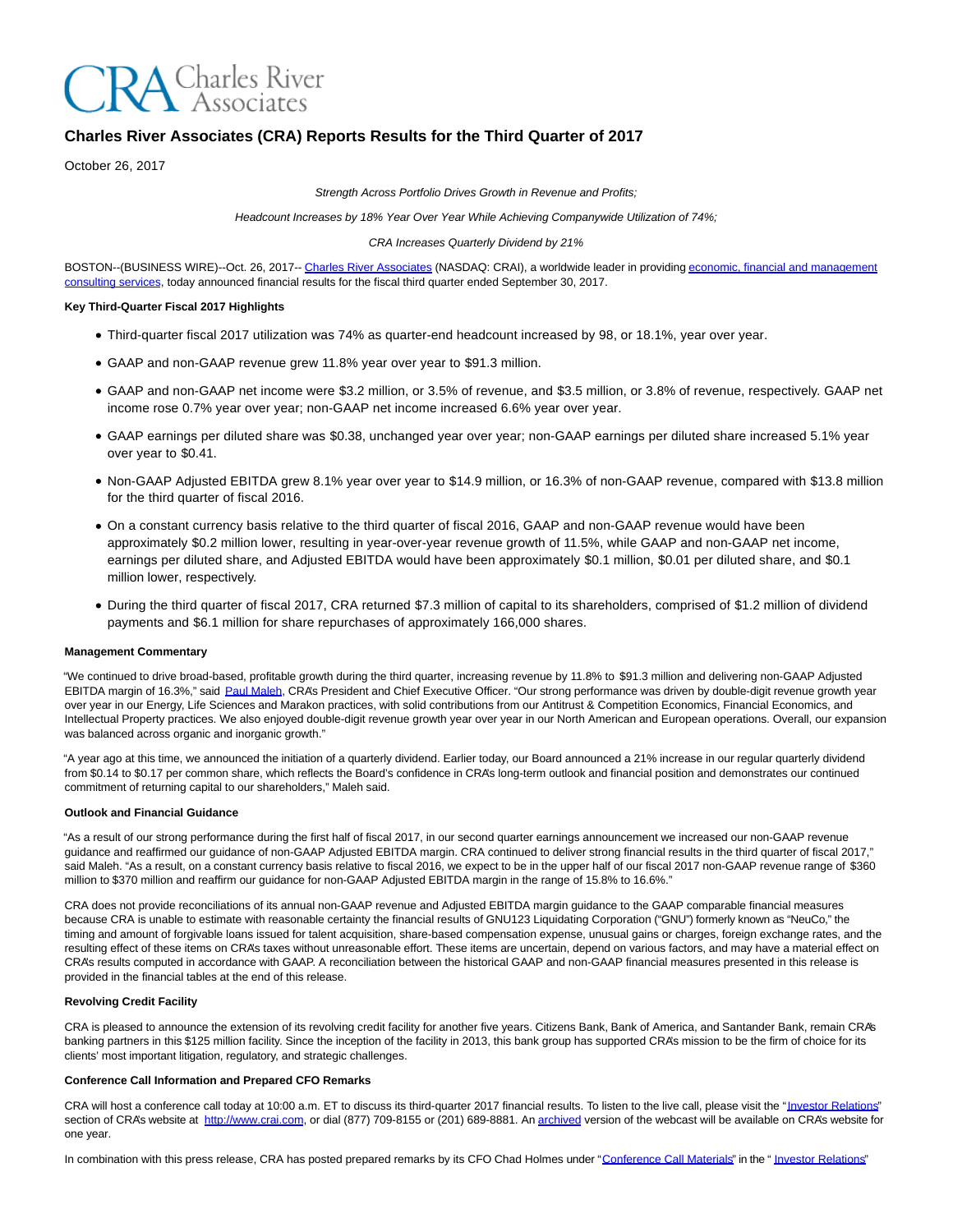section on CRA's website at [http://www.crai.com.](http://cts.businesswire.com/ct/CT?id=smartlink&url=http%3A%2F%2Fwww.crai.com%2FDefault.aspx&esheet=51705561&newsitemid=20171026005769&lan=en-US&anchor=http%3A%2F%2Fwww.crai.com&index=9&md5=bf747f6ef9a4f70b19cc145849c4ccc1) These remarks are offered to provide the investment community with additional background on CRA's financial results prior to the start of the conference call.

#### **About Charles River Associates (CRA)**

Charles River Associates® is a global consulting firm specializing in [economic, financial, and management consulting services.](http://cts.businesswire.com/ct/CT?id=smartlink&url=http%3A%2F%2Fwww.crai.com%2F&esheet=51705561&newsitemid=20171026005769&lan=en-US&anchor=economic%2C+financial%2C+and+management+consulting+services&index=10&md5=f87d624a59f218bae4f2205ed3b263af) CRA advises clients on economic and financial matters pertaining to litigation and regulatory proceedings, and guides corporations through critical business strategy and performance-related issues. Since 1965, clients have engaged CRA for its unique combination of functional expertise and industry knowledge, and for its objective solutions to complex problems. Headquartered in Boston, CRA has offices throughout the world. Detailed information about Charles River Associates, a registered trade name of CRA International, Inc., is available at [www.crai.com.](http://cts.businesswire.com/ct/CT?id=smartlink&url=http%3A%2F%2Fwww.crai.com&esheet=51705561&newsitemid=20171026005769&lan=en-US&anchor=www.crai.com&index=11&md5=66b0404d7d5ae54eb99540463698760b) Follow us on [LinkedIn,](http://cts.businesswire.com/ct/CT?id=smartlink&url=https%3A%2F%2Fwww.linkedin.com%2Fcompany%2Fcharles-river-associates&esheet=51705561&newsitemid=20171026005769&lan=en-US&anchor=LinkedIn&index=12&md5=1c08835c9043a1b38f8850b8344b0722) [Twitter,](http://cts.businesswire.com/ct/CT?id=smartlink&url=https%3A%2F%2Ftwitter.com%2FNews_CRA&esheet=51705561&newsitemid=20171026005769&lan=en-US&anchor=Twitter&index=13&md5=866a3fb250ee450d367b9a33051bd34b) and [Facebook.](http://cts.businesswire.com/ct/CT?id=smartlink&url=https%3A%2F%2Fwww.facebook.com%2FCharlesRiverAssociates&esheet=51705561&newsitemid=20171026005769&lan=en-US&anchor=Facebook&index=14&md5=2f1632f5168c0e84ab0162c3851aefdc)

#### **NON-GAAP FINANCIAL MEASURES**

In addition to reporting its financial results in accordance with U.S. generally accepted accounting principles, or GAAP, CRA has also provided in this release non-GAAP financial information. CRA believes that the use of non-GAAP measures in addition to GAAP measures is a useful method of evaluating its results of operations. CRA believes that presenting its financial results excluding the results of GNU, certain non-cash and/or non-recurring charges, and the other items identified below, and including presentations of Adjusted EBITDA and comparisons on a constant currency basis, are important to investors and management because they are more indicative of CRA's ongoing operating results and financial condition. CRA also uses these non-GAAP measures in its budgeting process, and as performance criteria for some of its performance-based compensation. These non-GAAP financial measures should be considered in conjunction with, but not as a substitute for, the financial information presented in accordance with GAAP, and the results calculated in accordance with GAAP and reconciliations to those results should be carefully evaluated. The non-GAAP financial measures used by CRA may be calculated differently from, and therefore may not be comparable to, similarly titled measures used by other companies. Specifically, for the third quarter of fiscal 2017, and the year-to-date period ended as of the third quarter of fiscal 2017, CRA has excluded GNU's results, impairments on certain intangible assets, and the revaluation changes of contingent consideration liabilities associated with prior acquisitions, and for the full-year fiscal 2017 guidance, the third quarter of fiscal 2016, and the year-to-date period ended as of the third quarter of fiscal 2016, CRA has excluded GNU's results. Also, in calculating "Adjusted EBITDA" from net income (loss) attributable to CRA for these fiscal periods and for purposes of the full-year fiscal 2017 guidance for Adjusted EBITDA margin, CRA has excluded net income (loss) attributable to noncontrolling interests (net of tax); interest expense, net; provision for income taxes; goodwill impairment charges; other (income) expense, net; and the following non-cash expenses: depreciation and amortization, share-based compensation expenses, and amortization of forgivable loans.

Finally, CRA believes that fluctuations in foreign currency exchange rates can significantly affect its financial results. Therefore, CRA provides a constant currency presentation to supplement disclosures regarding its results of operations and performance. CRA calculates constant currency amounts by converting its applicable fiscal period local currency financial results using the prior fiscal year's corresponding period exchange rates. CRA has presented in this press release its GAAP and non-GAAP revenue, net income, earnings per diluted share, and Adjusted EBITDA for the third quarter of fiscal 2017 on a constant currency basis relative to the third quarter of fiscal 2016, and its guidance for full-year fiscal 2017 non-GAAP revenue and Adjusted EBITDA margin on a constant currency basis relative to fiscal 2016.

#### **SAFE HARBOR STATEMENT**

Statements in this press release concerning our future business, operating results and financial condition, including those concerning guidance on future non-GAAP revenue and non-GAAP Adjusted EBITDA margin, the implied continuation of any current commitment, strength, confidence, ability, expectation or trend, the implied continuation of the payment of any regular quarterly dividend, and statements using the terms "expect," "believe," "outlook," or similar expressions, are "forward-looking" statements as defined in Section 21 of the Exchange Act. These statements are based upon our current expectations and various underlying assumptions. Although we believe there is a reasonable basis for these statements and assumptions, and these statements are expressed in good faith, these statements are subject to a number of additional factors and uncertainties. Our actual non-GAAP revenue and non-GAAP Adjusted EBITDA margin in fiscal 2017 on a constant currency basis relative to fiscal 2016 could differ materially from the guidance presented herein, and our actual performance and results may differ materially from the performance and results contained or implied by the other forward-looking statements made herein, due to many important factors. These factors include, but are not limited to, the possibility that the demand for our services may decline as a result of changes in general and industry specific economic conditions; the timing of engagements for our services; the effects of competitive services and pricing; our ability to attract and retain key employee or non-employee experts; the inability to integrate and utilize existing consultants and personnel; the decline or reduction in project work or activity; global economic conditions including less stable political and economic environments; foreign exchange rate fluctuations; unanticipated expenses and liabilities; risks inherent in international operations; changes in accounting standards, rules, and regulations; our ability to collect on forgivable loans should any become due; and professional and other legal liability or settlements. Additional risks and uncertainties are discussed in our periodic filings with the Securities and Exchange Commission under the heading "Risk Factors." The inclusion of such forward-looking information should not be regarded as our representation that the future events, plans, or expectations contemplated will be achieved. We undertake no obligation to update any forward-looking statements after the date of this press release, and we do not intend to do so.

#### **CRA INTERNATIONAL, INC.**

## **UNAUDITED CONDENSED CONSOLIDATED STATEMENTS OF OPERATIONS INCLUDING A RECONCILIATION TO NON-GAAP RESULTS FOR THE QUARTER ENDED SEPTEMBER 30, 2017 COMPARED TO THE QUARTER ENDED OCTOBER 1, 2016 (In thousands, except per share data)**

|                                                                             |                                   |             | Quarter Ended September 30, 2017 |                 | Quarter Ended October 1, 2016 |                |                 |                               |                 |                 |  |  |
|-----------------------------------------------------------------------------|-----------------------------------|-------------|----------------------------------|-----------------|-------------------------------|----------------|-----------------|-------------------------------|-----------------|-----------------|--|--|
|                                                                             |                                   | <b>GAAP</b> | <b>Adjustments</b><br>to         |                 | <b>Non-GAAP</b>               |                | <b>GAAP</b>     | <b>Adjustments</b><br>to      |                 | <b>Non-GAAP</b> |  |  |
|                                                                             | <b>GAAP</b>                       | $%$ of      | <b>GAAP Results</b>              | <b>Non-GAAP</b> | $%$ of                        | <b>GAAP</b>    | $%$ of          | <b>GAAP</b><br><b>Results</b> | <b>Non-GAAP</b> | $%$ of          |  |  |
|                                                                             | <b>Revenues</b><br><b>Results</b> |             | (GNU and<br>Other) (1)(2)        | <b>Results</b>  | Revenues                      | <b>Results</b> | <b>Revenues</b> | (GNU) (1)                     | <b>Results</b>  | <b>Revenues</b> |  |  |
| Revenues<br>Cost of services<br>(exclusive of                               | \$91,325                          | 100.0%      | \$<br>$\overline{\phantom{a}}$   | \$<br>91,325    | 100.0%                        | \$81,691       | 100.0%          | \$<br>$\blacksquare$          | \$<br>81,691    | 100.0%          |  |  |
| depreciation and<br>amortization)<br>Selling, general and<br>administrative | 62.422                            | 68.4%       | 429                              | 61.993          | 67.9%                         | 57,832         | 70.8%           | $\overline{\phantom{a}}$      | 57,832          | 70.8%           |  |  |
| expenses                                                                    | 20,803                            | 22.8%       | 26                               | 20,777          | 22.8%                         | 16,671         | 20.4%           | 95                            | 16,576          | 20.3%           |  |  |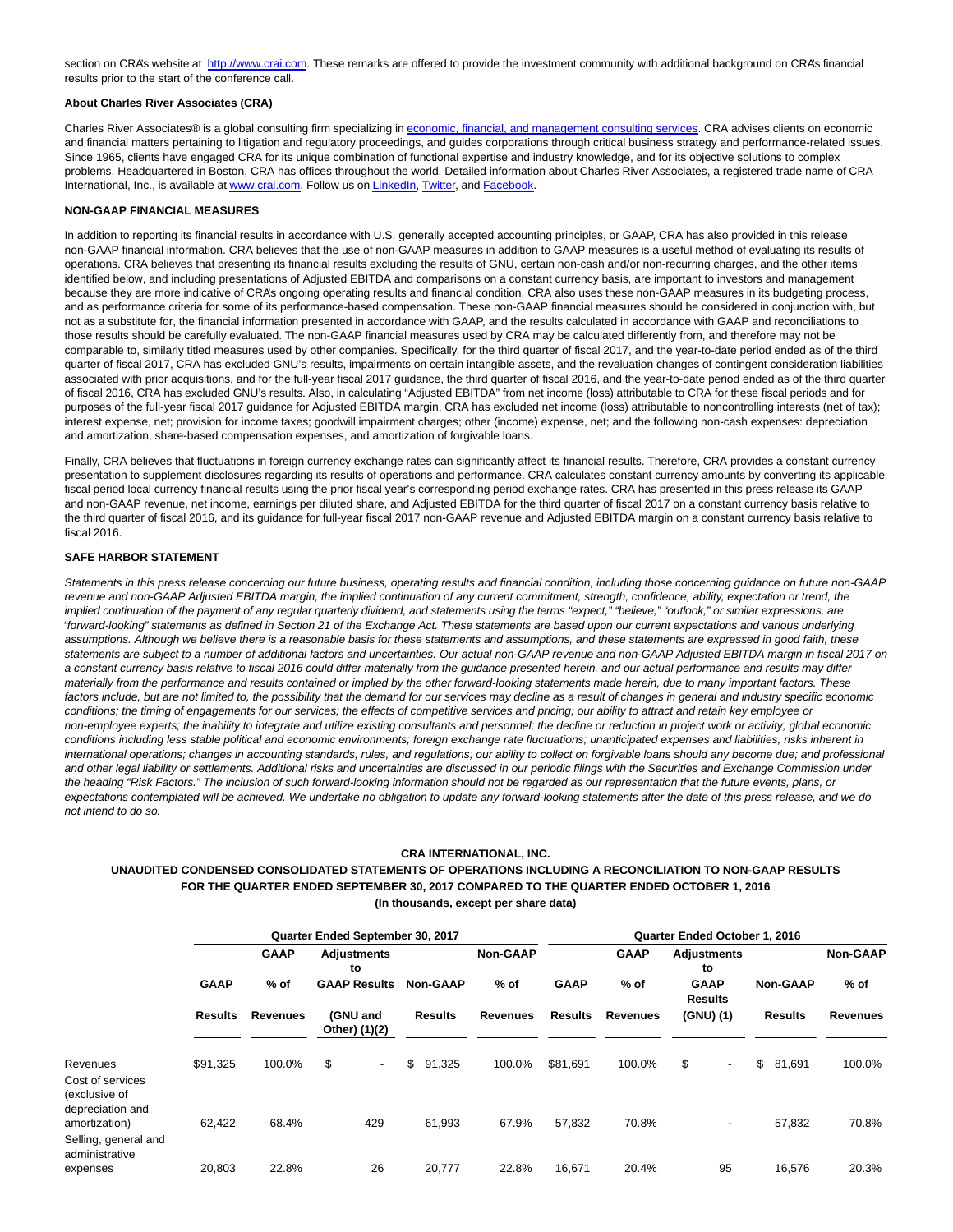| Depreciation and                                                    |            |         |             |             |         |            |         |            |             |         |
|---------------------------------------------------------------------|------------|---------|-------------|-------------|---------|------------|---------|------------|-------------|---------|
| amortization                                                        | 2,453      | 2.7%    |             | 2,453       | 2.7%    | 1,891      | 2.3%    |            | 1,891       | 2.3%    |
| Income (loss) from<br>operations                                    | 5,647      | 6.2%    | (455)       | 6,102       | 6.7%    | 5,297      | 6.5%    | (95)       | 5,392       | 6.6%    |
| Interest and other                                                  |            |         |             |             |         |            |         |            |             |         |
| income (expense), net                                               | (112)      | $-0.1%$ |             | (112)       | $-0.1%$ | (237)      | $-0.3%$ |            | (237)       | $-0.3%$ |
| Income (loss) before<br>provision for income<br>taxes and           |            |         |             |             |         |            |         |            |             |         |
| noncontrolling<br>interest                                          | 5,535      | 6.1%    | (455)       | 5,990       | 6.6%    | 5,060      | 6.2%    | (95)       | 5,155       | 6.3%    |
| Provision for income<br>taxes                                       | (2, 310)   | $-2.5%$ | 221         | (2,531)     | $-2.8%$ | (1,909)    | $-2.3%$ |            | (1,909)     | $-2.3%$ |
| Net income (loss)                                                   | 3,225      | 3.5%    | (234)       | 3,459       | 3.8%    | 3,151      | 3.9%    | (95)       | 3,246       | 4.0%    |
| Net (income) loss<br>attributable to<br>noncontrolling              |            | 0.0%    |             |             | 0.0%    |            | 0.1%    |            |             |         |
| interests, net of tax                                               | (11)       |         | (11)        |             |         | 42         |         | 42         |             | 0.0%    |
| Net income (loss)<br>attributable to CRA                            |            |         |             |             |         |            |         |            |             |         |
| International, Inc.                                                 | \$3,214    | 3.5%    | \$<br>(245) | \$<br>3,459 | 3.8%    | \$3,193    | 3.9%    | \$<br>(53) | \$<br>3,246 | 4.0%    |
| Net Income per share<br>attributable to CRA<br>International, Inc.: |            |         |             |             |         |            |         |            |             |         |
| <b>Basic</b>                                                        | 0.39<br>\$ |         |             | 0.42        |         | 0.39<br>\$ |         |            | 0.39<br>\$  |         |
| <b>Diluted</b>                                                      | \$<br>0.38 |         |             | 0.41        |         | 0.38<br>\$ |         |            | 0.39        |         |
| Weighted average<br>number of shares<br>outstanding:                |            |         |             |             |         |            |         |            |             |         |
| <b>Basic</b>                                                        | 8,149      |         |             | 8,149       |         | 8,177      |         |            | 8,177       |         |
| <b>Diluted</b>                                                      | 8,353      |         |             | 8,353       |         | 8,309      |         |            | 8,309       |         |

(1) These adjustments include activity related to GNU123 Liquidating Corporation ("GNU"), formerly known as CRA's majority owned subsidiary "NeuCo," in the Company's GAAP results. In April 2016, substantially all of GNU's assets were sold.

(2) This adjustment includes revaluation changes of contingent consideration liabilities associated with prior acquisitions.

## **CRA INTERNATIONAL, INC.**

**UNAUDITED CONDENSED CONSOLIDATED STATEMENTS OF OPERATIONS INCLUDING A RECONCILIATION TO NON-GAAP RESULTS FOR THE YEAR-TO-DATE PERIOD ENDED SEPTEMBER 30, 2017 COMPARED TO THE YEAR-TO-DATE PERIOD ENDED OCTOBER 1, 2016 (In thousands, except per share data)**

|                                                       |                |                 | Year-To-Date Period Ended September 30, 2017 |                 | Year-To-Date Period Ended October 1, 2016 |                |                 |                               |                 |                 |  |
|-------------------------------------------------------|----------------|-----------------|----------------------------------------------|-----------------|-------------------------------------------|----------------|-----------------|-------------------------------|-----------------|-----------------|--|
|                                                       |                | <b>GAAP</b>     | Adjustments<br>to                            |                 | <b>Non-GAAP</b>                           |                | <b>GAAP</b>     | Adjustments<br>to             |                 | <b>Non-GAAP</b> |  |
|                                                       | <b>GAAP</b>    | $%$ of          | <b>GAAP</b><br><b>Results</b>                | <b>Non-GAAP</b> | $%$ of                                    | <b>GAAP</b>    | $%$ of          | <b>GAAP</b><br><b>Results</b> | <b>Non-GAAP</b> | $%$ of          |  |
|                                                       | <b>Results</b> | <b>Revenues</b> | (GNU and<br>Other) (1)(2)                    | <b>Results</b>  | <b>Revenues</b>                           | <b>Results</b> | <b>Revenues</b> | (GNU)(1)                      | <b>Results</b>  | <b>Revenues</b> |  |
| Revenues                                              | \$273,059      | 100.0%          | \$<br>$\overline{\phantom{a}}$               | \$273,059       | 100.0%                                    | \$245,210      | 100.0%          | \$<br>826                     | \$244,384       | 100.0%          |  |
| Cost of services<br>(exclusive of<br>depreciation and |                |                 |                                              |                 |                                           |                |                 |                               |                 |                 |  |
| amortization)<br>Selling, general and                 | 190,223        | 69.7%           | 726                                          | 189,497         | 69.4%                                     | 171,297        | 69.9%           | 455                           | 170,842         | 69.9%           |  |
| administrative<br>expenses                            | 59,778         | 21.9%           | 640                                          | 59,138          | 21.7%                                     | 52,748         | 21.5%           | 1,144                         | 51,604          | 21.1%           |  |
| Depreciation and<br>amortization                      | 6,652          | 2.4%            |                                              | 6,652           | 2.4%                                      | 5,861          | 2.4%            |                               | 5,861           | 2.4%            |  |
| Income (loss) from<br>operations                      | 16,406         | 6.0%            | (1,366)                                      | 17,772          | 6.5%                                      | 15,304         | 6.2%            | (773)                         | 16,077          | 6.6%            |  |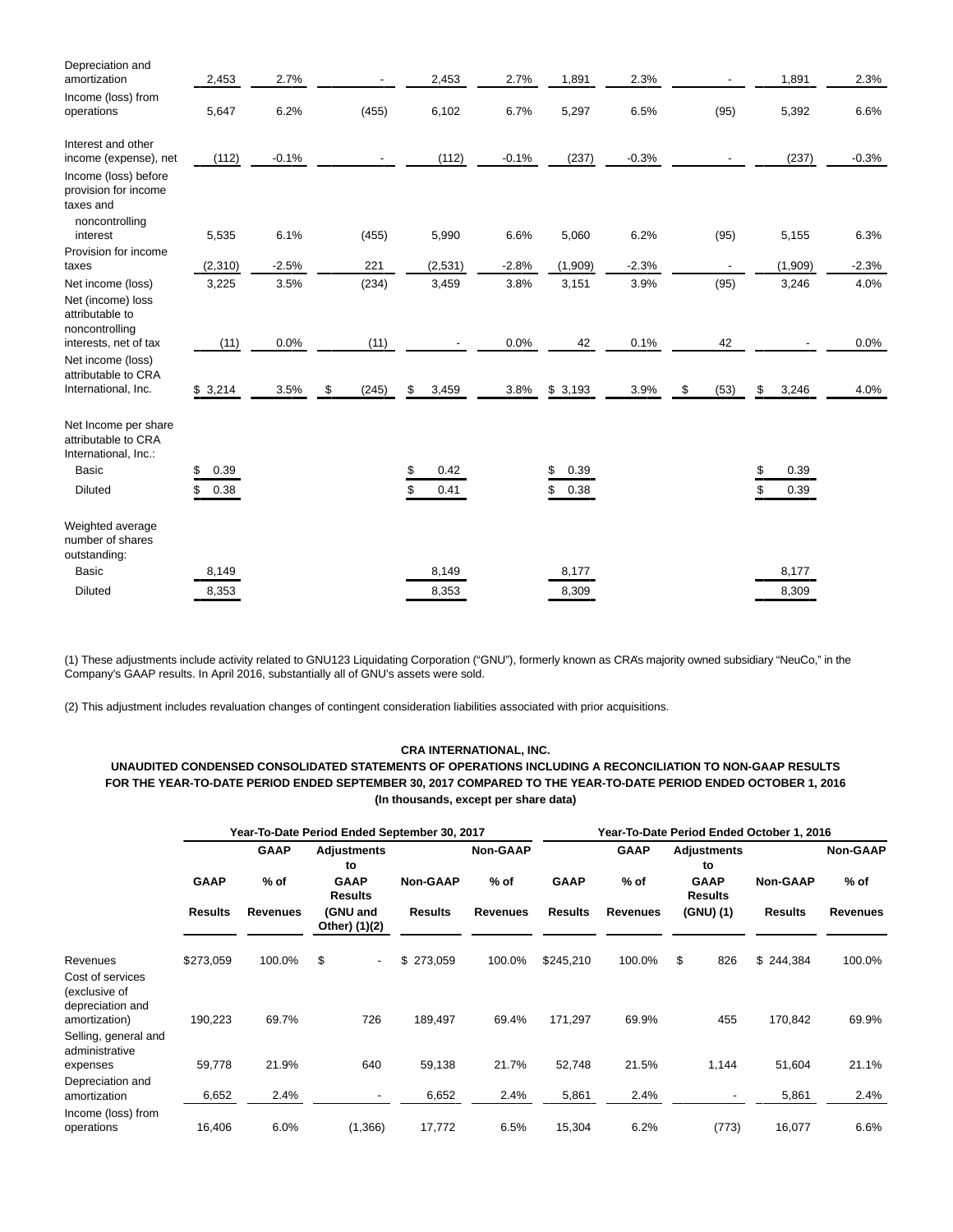| Interest and other<br>income (expense),                                     |             |         |             |              |         |          |         |             |             |         |
|-----------------------------------------------------------------------------|-------------|---------|-------------|--------------|---------|----------|---------|-------------|-------------|---------|
| net                                                                         | (344)       | $-0.1%$ | 250         | (594)        | $-0.2%$ | 3,210    | 1.3%    | 3,828       | (618)       | $-0.3%$ |
| Income (loss) before<br>provision for income<br>taxes and<br>noncontrolling |             |         |             |              |         |          |         |             |             |         |
| interest                                                                    | 16,062      | 5.9%    | (1, 116)    | 17,178       | 6.3%    | 18,514   | 7.6%    | 3,055       | 15,459      | 6.3%    |
| Provision for income                                                        |             |         |             |              |         |          |         |             |             |         |
| taxes                                                                       | (6, 100)    | $-2.2%$ | 604         | (6,704)      | $-2.5%$ | (6, 357) | $-2.6%$ | (308)       | (6,049)     | $-2.5%$ |
| Net income (loss)                                                           | 9,962       | 3.6%    | (512)       | 10,474       | 3.8%    | 12,157   | 5.0%    | 2,747       | 9,410       | 3.9%    |
| Net income<br>attributable to<br>noncontrolling<br>interests, net of tax    | (82)        | 0.0%    | (82)        |              | 0.0%    | (1, 327) | $-0.5%$ | (1, 327)    |             | 0.0%    |
| Net income (loss)<br>attributable to CRA                                    |             |         |             |              |         |          |         |             |             |         |
| International, Inc.                                                         | 9,880<br>\$ | 3.6%    | \$<br>(594) | 10,474<br>\$ | 3.8%    | \$10,830 | 4.4%    | \$<br>1,420 | \$<br>9,410 | 3.9%    |
| Net Income per<br>share attributable to<br>CRA International,<br>Inc.       |             |         |             |              |         |          |         |             |             |         |
| <b>Basic</b>                                                                | 1.18<br>S   |         |             | 1.25         |         | 1.25     |         |             | 1.09        |         |
| <b>Diluted</b>                                                              | 1.15<br>\$  |         |             | 1.22<br>S    |         | 1.24     |         |             | 1.08        |         |
| Weighted average<br>number of shares<br>outstanding:                        |             |         |             |              |         |          |         |             |             |         |
| <b>Basic</b>                                                                | 8,332       |         |             | 8,332        |         | 8,581    |         |             | 8,581       |         |
| <b>Diluted</b>                                                              | 8,530       |         |             | 8,530        |         | 8,653    |         |             | 8,653       |         |

(1) These adjustments include activity related to GNU123 Liquidating Corporation ("GNU"), formerly known as CRA's majority owned subsidiary "NeuCo," in the Company's GAAP results. In April 2016, substantially all of GNU's assets were sold.

(2) These adjustments also include impairments on certain intangible assets and revaluation changes of contingent consideration liabilities associated with prior acquisitions.

#### **CRA INTERNATIONAL, INC.**

## **UNAUDITED ADJUSTED EBITDA INCLUDING A RECONCILIATION TO NON-GAAP ADJUSTED EBITDA FOR THE FISCAL QUARTER ENDED SEPTEMBER 30, 2017 COMPARED TO THE FISCAL QUARTER ENDED OCTOBER 1, 2016 (In thousands)**

|                                                                                                                                                              |                  |             |                       |                           | Quarter Ended September 30, 2017                          |                  |                                   |                    | Quarter Ended October 1, 2016 |                  |                       |           |                                                           |                  |                 |                           |
|--------------------------------------------------------------------------------------------------------------------------------------------------------------|------------------|-------------|-----------------------|---------------------------|-----------------------------------------------------------|------------------|-----------------------------------|--------------------|-------------------------------|------------------|-----------------------|-----------|-----------------------------------------------------------|------------------|-----------------|---------------------------|
|                                                                                                                                                              |                  | <b>GAAP</b> | <b>GAAP</b><br>$%$ of |                           | <b>Adjustments</b><br>to<br><b>GAAP</b><br><b>Results</b> |                  | Non-GAAP                          | Non-GAAP<br>$%$ of |                               | <b>GAAP</b>      | <b>GAAP</b><br>$%$ of |           | <b>Adjustments</b><br>to<br><b>GAAP</b><br><b>Results</b> |                  | <b>Non-GAAP</b> | <b>Non-GAAP</b><br>$%$ of |
|                                                                                                                                                              | Quarter<br>Ended |             | <b>Revenues</b>       | (GNU and<br>Other) (1)(2) |                                                           | Quarter<br>Ended |                                   | <b>Revenues</b>    |                               | Quarter<br>Ended | <b>Revenues</b>       | (GNU) (1) |                                                           | Quarter<br>Ended |                 | <b>Revenues</b>           |
| Revenues                                                                                                                                                     | \$.              | 91,325      | 100.0%                | \$                        |                                                           | \$               | 91,325                            | 100.0%             | \$                            | 81,691           | 100.0%                | \$        |                                                           | \$               | 81,691          | 100.0%                    |
| Net income<br>(loss)<br>attributable to<br><b>CRA</b><br>International,<br>Inc.<br>Net loss<br>attributable to<br>noncontrolling<br>interests, net<br>of tax | \$               | 3,214<br>11 | 3.5%<br>0.0%          | \$                        | (245)<br>11                                               | \$               | 3,459<br>$\overline{\phantom{a}}$ | 3.8%<br>0.0%       | \$                            | 3,193<br>(42)    | 3.9%<br>$-0.1%$       | \$        | (53)<br>(42)                                              | \$               | 3,246           | 4.0%<br>0.0%              |
| Net income<br>(loss)                                                                                                                                         |                  | 3,225       | 3.5%                  |                           | (234)                                                     |                  | 3,459                             | 3.8%               |                               | 3,151            | 3.9%                  |           | (95)                                                      |                  | 3,246           | 4.0%                      |
| Interest<br>expense, net                                                                                                                                     |                  | 116         | 0.1%                  |                           |                                                           |                  | 116                               | 0.1%               |                               | 129              | 0.2%                  |           |                                                           |                  | 129             | 0.2%                      |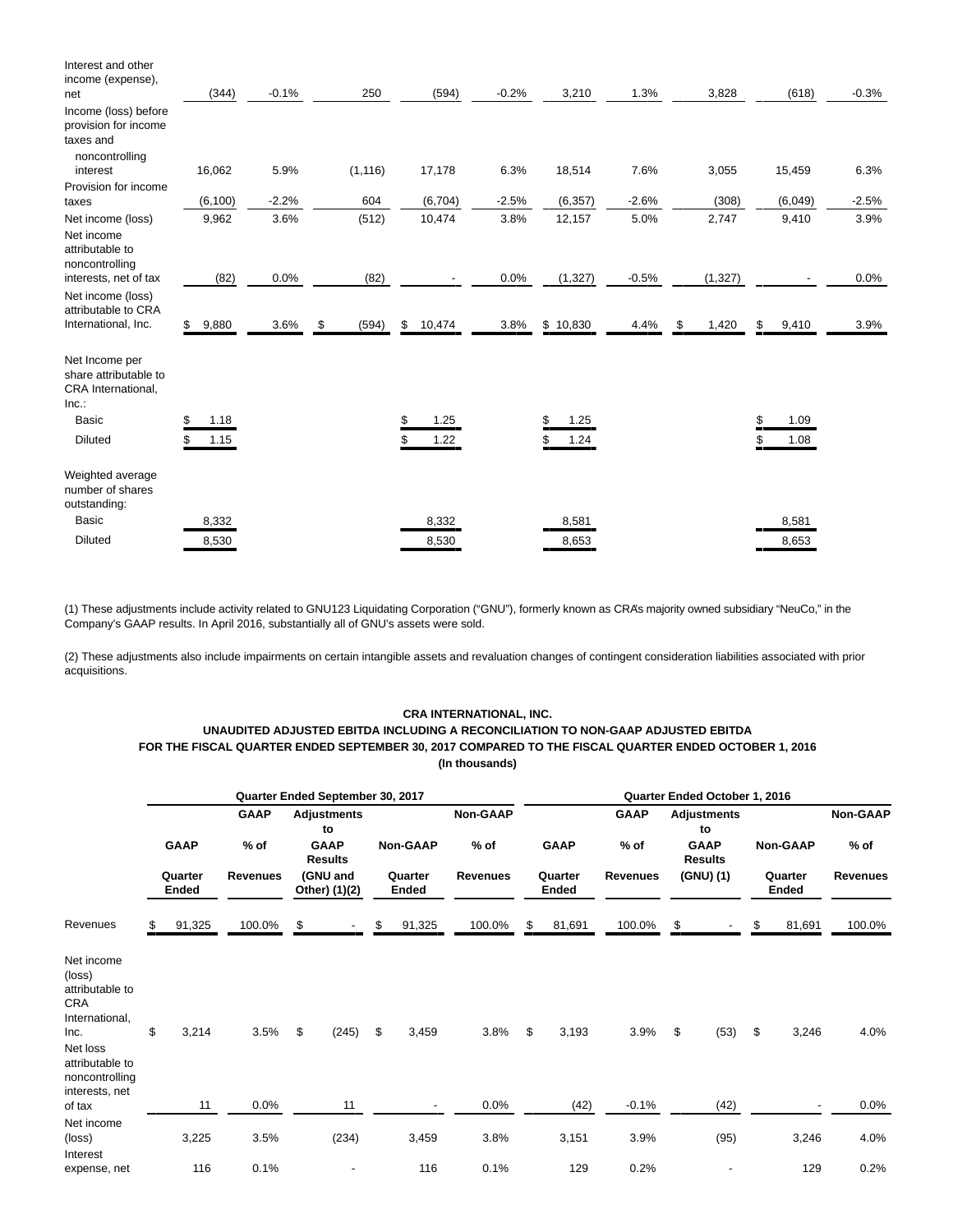| Provision for                 |              |       |                              |              |       |      |        |       |                          |              |       |
|-------------------------------|--------------|-------|------------------------------|--------------|-------|------|--------|-------|--------------------------|--------------|-------|
| income taxes                  | 2,310        | 2.5%  | (221)                        | 2,531        | 2.8%  |      | 1,909  | 2.3%  | $\overline{\phantom{a}}$ | 1,909        | 2.3%  |
| Depreciation                  |              |       |                              |              |       |      |        |       |                          |              |       |
| and                           |              |       |                              |              |       |      |        |       |                          |              |       |
| amortization                  | 2,453        | 2.7%  |                              | 2,453        | 2.7%  |      | 1,891  | 2.3%  |                          | 1,891        | 2.3%  |
| <b>EBITDA</b>                 | 8,104        | 8.9%  | (455)                        | 8,559        | 9.4%  |      | 7,080  | 8.7%  | (95)                     | 7,175        | 8.8%  |
| Share-based<br>compensation   |              |       |                              |              |       |      |        |       |                          |              |       |
| expenses                      | 1,580        | 1.7%  | $\qquad \qquad \blacksquare$ | 1,580        |       | 1.7% | 1,687  | 2.1%  |                          | 1,687        | 2.1%  |
| Amortization<br>of forgivable |              |       |                              |              |       |      |        |       |                          |              |       |
| loans                         | 4,738        | 5.2%  | $\qquad \qquad \blacksquare$ | 4,738        | 5.2%  |      | 4,784  | 5.9%  |                          | 4,784        | 5.9%  |
| Other<br>(income)             |              |       |                              |              |       |      |        |       |                          |              |       |
| expense, net                  | (4)          | 0.0%  |                              | (4)          | 0.0%  |      | 108    | 0.1%  |                          | 108          | 0.1%  |
| Adjusted<br><b>EBITDA</b>     | \$<br>14,418 | 15.8% | \$<br>(455)                  | \$<br>14,873 | 16.3% |      | 13,659 | 16.7% | \$<br>(95)               | \$<br>13,754 | 16.8% |
|                               |              |       |                              |              |       |      |        |       |                          |              |       |

|                                                                                                                            | Year-To-Date Period Ended September 30, 2017 |              |             |                               |                           |    |                      |                 |                        | Year-To-Date Period Ended October 1, 2016 |                               |    |                          |              |                 |                 |
|----------------------------------------------------------------------------------------------------------------------------|----------------------------------------------|--------------|-------------|-------------------------------|---------------------------|----|----------------------|-----------------|------------------------|-------------------------------------------|-------------------------------|----|--------------------------|--------------|-----------------|-----------------|
|                                                                                                                            |                                              | <b>GAAP</b>  | <b>GAAP</b> |                               | <b>Adjustments</b><br>to  |    | <b>Non-GAAP</b>      | Non-GAAP        |                        | <b>GAAP</b>                               | <b>GAAP</b>                   |    | <b>Adjustments</b><br>to |              | <b>Non-GAAP</b> | <b>Non-GAAP</b> |
|                                                                                                                            |                                              | Year-To-Date | % of        | <b>GAAP</b><br><b>Results</b> |                           |    | Year-To-Date<br>% of |                 | Year-To-Date<br>$%$ of |                                           | <b>GAAP</b><br><b>Results</b> |    |                          | Year-To-Date | % of            |                 |
|                                                                                                                            | Period<br>Ended                              |              | Revenues    |                               | (GNU and<br>Other) (1)(2) |    | Period<br>Ended      | <b>Revenues</b> |                        | Period<br>Ended                           | <b>Revenues</b>               |    | (GNU) (1)                |              | Period<br>Ended | <b>Revenues</b> |
| Revenues                                                                                                                   | \$                                           | 273,059      | 100.0%      | \$                            |                           | \$ | 273,059              | 100.0%          | \$                     | 245,210                                   | 100.0%                        | \$ | 826                      | \$           | 244,384         | 100.0%          |
| Net income<br>(loss)<br>attributable to<br><b>CRA</b><br>International,<br>Inc.<br>Net income<br>(loss)<br>attributable to | \$                                           | 9,880        | 3.6%        | \$                            | (594)                     | \$ | 10,474               | 3.8%            | \$                     | 10,830                                    | 4.4%                          | \$ | 1,420                    | \$           | 9,410           | 3.9%            |
| noncontrolling<br>interest, net<br>of tax                                                                                  |                                              | 82           | 0.0%        |                               | 82                        |    |                      | 0.0%            |                        | 1,327                                     | 0.5%                          |    | 1,327                    |              |                 | 0.0%            |
| Net income<br>(loss)                                                                                                       |                                              | 9,962        | 3.6%        |                               | (512)                     |    | 10,474               | 3.8%            |                        | 12,157                                    | 5.0%                          |    | 2,747                    |              | 9,410           | 3.9%            |
| Interest<br>expense, net                                                                                                   |                                              | 361          | 0.1%        |                               |                           |    | 361                  | 0.1%            |                        | 356                                       | 0.1%                          |    | $\overline{7}$           |              | 349             | 0.1%            |
| Provision for<br>income taxes<br>Depreciation                                                                              |                                              | 6,100        | 2.2%        |                               | (604)                     |    | 6,704                | 2.5%            |                        | 6,357                                     | 2.6%                          |    | 308                      |              | 6,049           | 2.5%            |
| and<br>amortization                                                                                                        |                                              | 6,652        | 2.4%        |                               |                           |    | 6,652                | 2.4%            |                        | 5,861                                     | 2.4%                          |    |                          |              | 5,861           | 2.4%            |
| <b>EBITDA</b><br>Share-based                                                                                               |                                              | 23,075       | 8.5%        |                               | (1, 116)                  |    | 24,191               | 8.9%            |                        | 24,731                                    | 10.1%                         |    | 3,062                    |              | 21,669          | 8.9%            |
| compensation<br>expenses<br>Amortization                                                                                   |                                              | 4,628        | 1.7%        |                               |                           |    | 4,628                | 1.7%            |                        | 4,786                                     | 2.0%                          |    |                          |              | 4,786           | 2.0%            |
| of forgivable<br>loans<br>Other                                                                                            |                                              | 14,995       | 5.5%        |                               |                           |    | 14,995               | 5.5%            |                        | 14,024                                    | 5.7%                          |    |                          |              | 14,024          | 5.7%            |
| (income)<br>expense, net                                                                                                   |                                              | (15)         | 0.0%        |                               | (250)                     |    | 235                  | 0.1%            |                        | (3, 566)                                  | $-1.5%$                       |    | (3,836)                  |              | 270             | 0.1%            |
| Adjusted<br><b>EBITDA</b>                                                                                                  | \$                                           | 42,683       | 15.6%       | \$                            | (1,366)                   | \$ | 44,049               | 16.1%           | \$                     | 39,975                                    | 16.3%                         | \$ | (774)                    | \$           | 40,749          | 16.7%           |

(1) These adjustments include activity related to GNU123 Liquidating Corporation ("GNU"), formerly known as CRA's majority owned subsidiary "NeuCo," in the Company's GAAP results. In April 2016, substantially all of GNU's assets were sold.

(2) These adjustments also include impairments on certain intangible assets and revaluation changes of contingent consideration liabilities associated with prior acquisitions.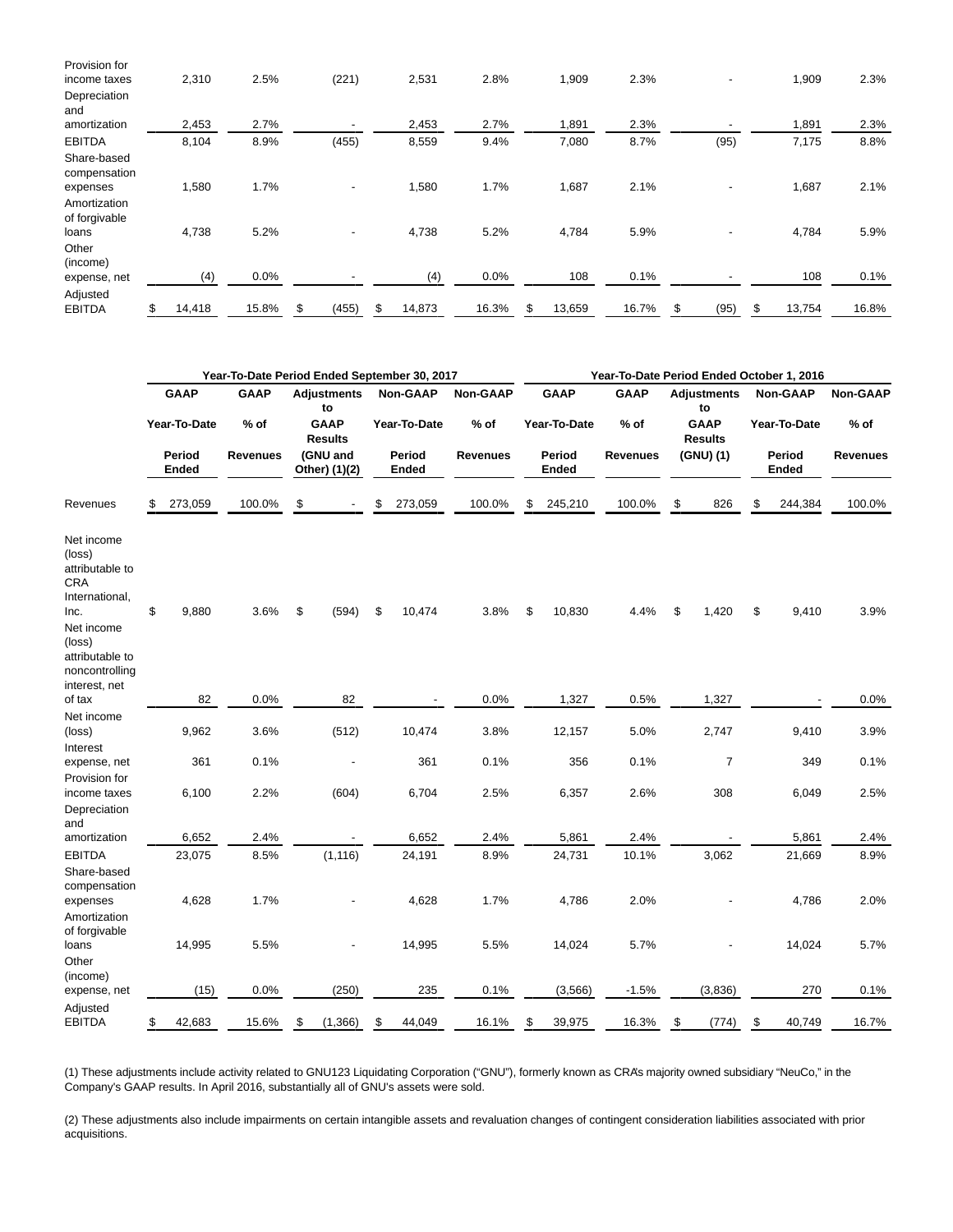## **CRA INTERNATIONAL, INC. UNAUDITED CONDENSED CONSOLIDATED BALANCE SHEETS (In thousands)**

|                                            | September 30,<br>2017 | December 31,<br>2016 |
|--------------------------------------------|-----------------------|----------------------|
|                                            |                       |                      |
| <b>Assets</b>                              |                       |                      |
| Cash and cash equivalents                  | \$<br>20,899          | \$<br>53,530         |
| Accounts receivable and unbilled, net      | 118,355               | 91,789               |
| Other current assets                       | 18,685                | 25,192               |
| Total current assets                       | 157,939               | 170,511              |
| Property and equipment, net                | 41,062                | 36,381               |
| Goodwill and intangible assets, net        | 98,396                | 77,449               |
| Other assets                               | 37,023                | 39,301               |
| Total assets                               | \$<br>334,420         | \$<br>323,642        |
| Liabilities and shareholders' equity       |                       |                      |
| <b>Current liabilities</b>                 | \$<br>97,388          | \$<br>94,100         |
| Long-term liabilities                      | 28,855                | 21,659               |
| <b>Total liabilities</b>                   | 126,243               | 115,759              |
| Total shareholders' equity                 | 208,177               | 207,883              |
| Total liabilities and shareholders' equity | \$<br>334,420         | \$<br>323,642        |

## **CRA INTERNATIONAL, INC.**

# **UNAUDITED CONDENSED CONSOLIDATED STATEMENTS OF CASH FLOWS**

(In thousands)

|                                                                                     | Year-To-Date  |   |            |  |  |
|-------------------------------------------------------------------------------------|---------------|---|------------|--|--|
|                                                                                     | September 30, |   | October 1, |  |  |
|                                                                                     | 2017          |   | 2016       |  |  |
| Operating activities:                                                               |               |   |            |  |  |
| Net income                                                                          | \$<br>9.962   | S | 12,157     |  |  |
| Adjustments to reconcile net income                                                 |               |   |            |  |  |
| to net cash provided by operating activities, net of effect of acquired businesses: |               |   |            |  |  |
| GNU gain on sale of business                                                        | (250)         |   | (3,836)    |  |  |
| Non-cash items, net                                                                 | 16,514        |   | 14,476     |  |  |
| Accounts receivable and unbilled services                                           | (27, 133)     |   | (15,501)   |  |  |
| Working capital items, net                                                          | 8,698         |   | 8,917      |  |  |
| Net cash provided by operating activities                                           | 7,791         |   | 16,213     |  |  |
| Investing activities:                                                               |               |   |            |  |  |
| Consideration relating to acquisitions, net                                         | (16, 163)     |   |            |  |  |
| Purchases of property and equipment                                                 | (5,366)       |   | (11, 808)  |  |  |
| GNU cash proceeds from sale of business assets                                      | 250           |   | 1,100      |  |  |
| Net cash used in investing activities                                               | (21, 279)     |   | (10, 708)  |  |  |
| Financing activities:                                                               |               |   |            |  |  |
| Issuance of common stock, principally stock option exercises                        | 2,950         |   | 1,448      |  |  |
| Payments on notes payable                                                           |               |   | (75)       |  |  |
| Borrowings under line of credit                                                     | 11,500        |   | 7,500      |  |  |
| Repayments under line of credit                                                     | (11,500)      |   | (7,500)    |  |  |
| Cash paid on dividend equivalents                                                   | (25)          |   |            |  |  |
| Cash dividend paid to shareholders                                                  | (3,529)       |   |            |  |  |
| Excess tax benefits from share based compensation                                   |               |   | 55         |  |  |
| Tax withholding payments reimbursed by restricted shares                            | (703)         |   | (490)      |  |  |
| Repurchases of common stock                                                         | (19, 528)     |   | (19, 318)  |  |  |
| Net cash used in financing activities                                               | (20, 835)     |   | (18, 380)  |  |  |
| Effect of foreign exchange rates on cash and cash equivalents                       | 1,692         |   | (80)       |  |  |
| Net decrease in cash and cash equivalents                                           | (32, 631)     |   | (12, 955)  |  |  |